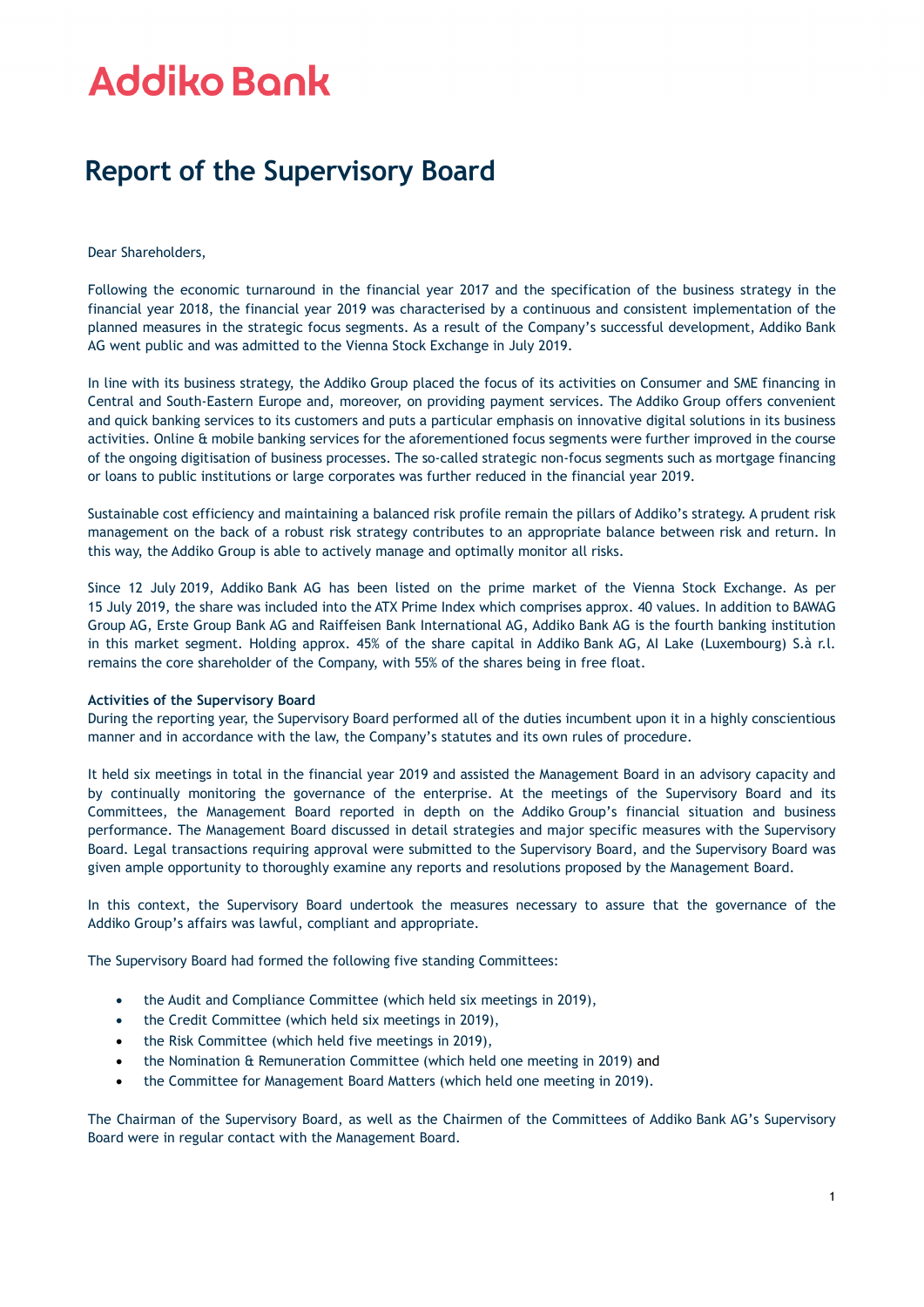## **Addiko Bank**

Within meetings taking place at least once every quarter, the Supervisory Board regularly received information on the following topics: business performance in the previous quarter, financial performance, risk development and significant matters, as well as major legal disputes. Between the quarterly reports, the Management Board also informed the Supervisory Board of current economic developments. In addition, the Supervisory Board received regular reports of key executives, especially of the Compliance Officer and Internal Audit Officer.

### **Changes to the Management Board and the Supervisory Board**

The Management Board of Addiko Bank AG remained unchanged during the financial year 2019 and continues to consist of four members.

In 2019, the Supervisory Board of Addiko Bank AG changed in such a way that Sebastian Prinz Schoenaich-Carolath was appointed to the Supervisory Board as an additional member by the General Assembly on 6 June 2019. As per 29 July 2019, Mr. Thomas Wieser was delegated by the Workers Council, replacing Mr. Horst Floriantschitz. Accordingly, the Supervisory Board consists of seven members, thereof two delegated by the Workers Council.

#### **Consolidated Corporate Governance Report, Austrian Code of Corporate Governance**

Deloitte Audit Wirtschaftsprüfungs GmbH (with regard to Rules 1 to 76 of the Austrian Code of Corporate Governance) and CMS Reich-Rohrwig Heinz Rechtsanwälte GmbH (with regard to Rules 77 to 83 of the Austrian Code of Corporate Governance) audited the Consolidated Corporate Governance Report of Addiko Bank AG pursuant to Section 96 (2) Austrian Stock Corporation Act, and issued a report thereon to the Management Board and the Supervisory Board. In its meeting dated 4 March 2020, the Supervisory Board examined the Consolidated Corporate Governance Report based on the report of the Audit Committee from 4 March 2020 pursuant to Section 96 Austrian Stock Corporation Act, with this examination not resulting in any objections. Being a publicly listed entity, Addiko Bank AG adheres to the Austrian Code of Corporate Governance. The Supervisory Board determined that Addiko Bank AG is to comply with the Austrian Code of Corporate Governance as amended in January 2018 from 12 July 2019 onwards. The Supervisory Board strives to consistently comply with the provisions of the Code that relate to the Supervisory Board. In this context, the Supervisory Board complies with all Rules relating to the cooperation of the Supervisory Board and the Management Board, and to the Supervisory Board itself, except for the deviations presented in the Corporate Governance Report.

### **Separate and Consolidated Financial Statements 2019**

Deloitte Audit Wirtschaftsprüfungs GmbH audited the separate Financial Statements of Addiko Bank AG and the Consolidated Financial Statements of the Addiko Group as at 31 December 2019, issuing unqualified audit opinions. Pursuant to statutory provisions, the Management Report and the Group Management Report have been audited as to whether they are consistent with the separate and Consolidated Financial Statements and have been prepared in accordance with the applicable legal requirements. The Consolidated Non-Financial Report was read and considered not to be materially inconsistent with the Consolidated Financial Statements nor to be materially misstated.

The separate Financial Statements of Addiko Bank AG were prepared in accordance with the regulations of the Austrian Banking Act (BWG) and – where applicable – with the provisions of the Austrian Commercial Code (UGB). The Consolidated Financial Statements of the Addiko Group were prepared in accordance with IFRS as adopted by the EU and in compliance with the requirements under Section 245a Austrian Commercial Code (UGB) and Article 59a Austrian Banking Act (BWG). The Annual Report, the Group Annual Report, the Consolidated Corporate Governance Report, the Consolidated Non-Financial Report and the Management Board's proposal for the allocation of the annual profit 2019 – all prepared by the Management Board – were discussed in detail with Deloitte Audit Wirtschaftsprüfungs GmbH at the meeting of the Audit and Compliance Committee held on 4 March 2020.

At the meeting, the aforementioned Committee inter alia resolved to propose approval of the separate Financial Statements of Addiko Bank AG by the Supervisory Board.

The Chairman of the Audit and Compliance Committee reported on the Committee's recommendations at the meeting of the Supervisory Board on 4 March 2020. At this meeting, the separate and Consolidated Financial Statements were